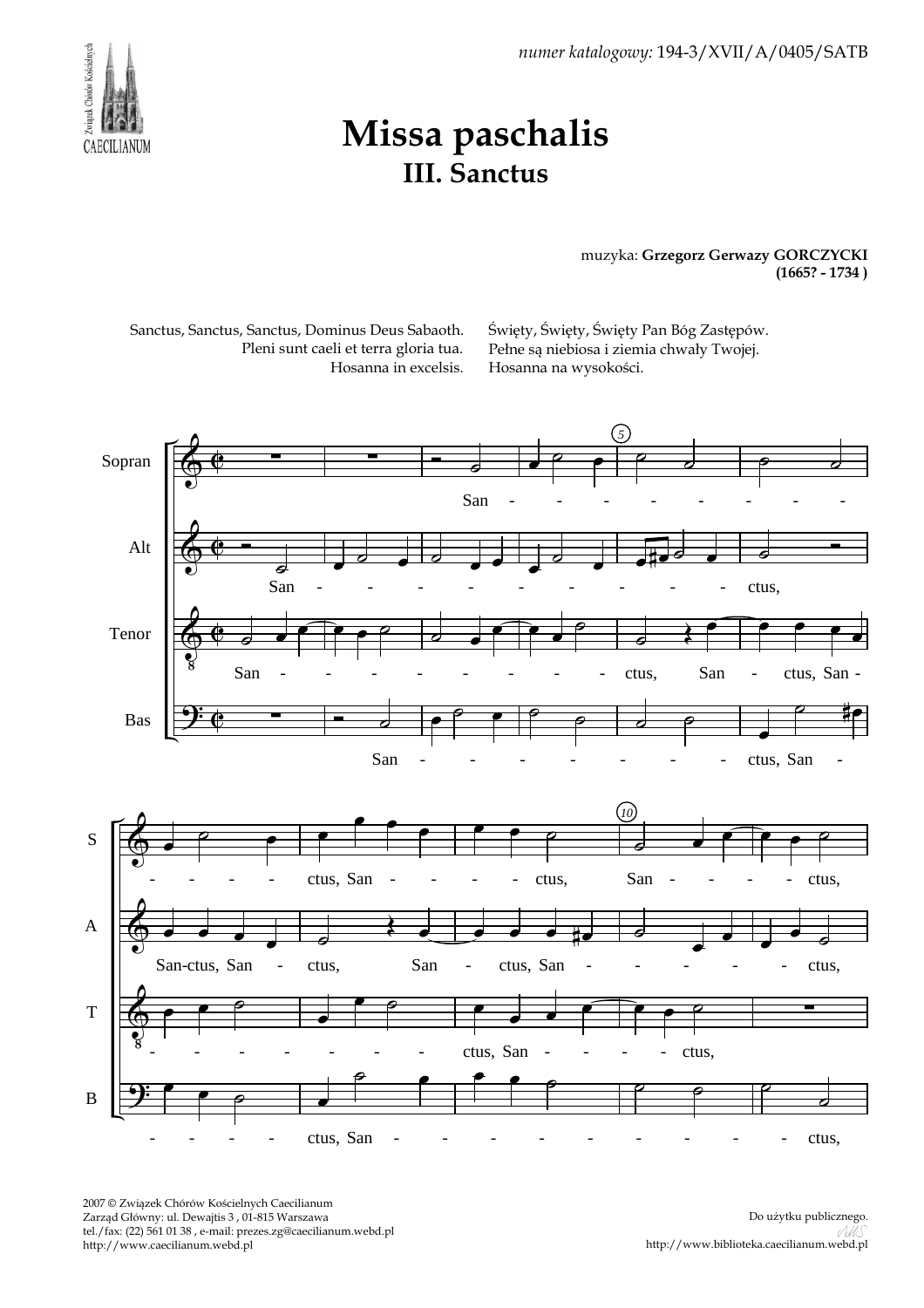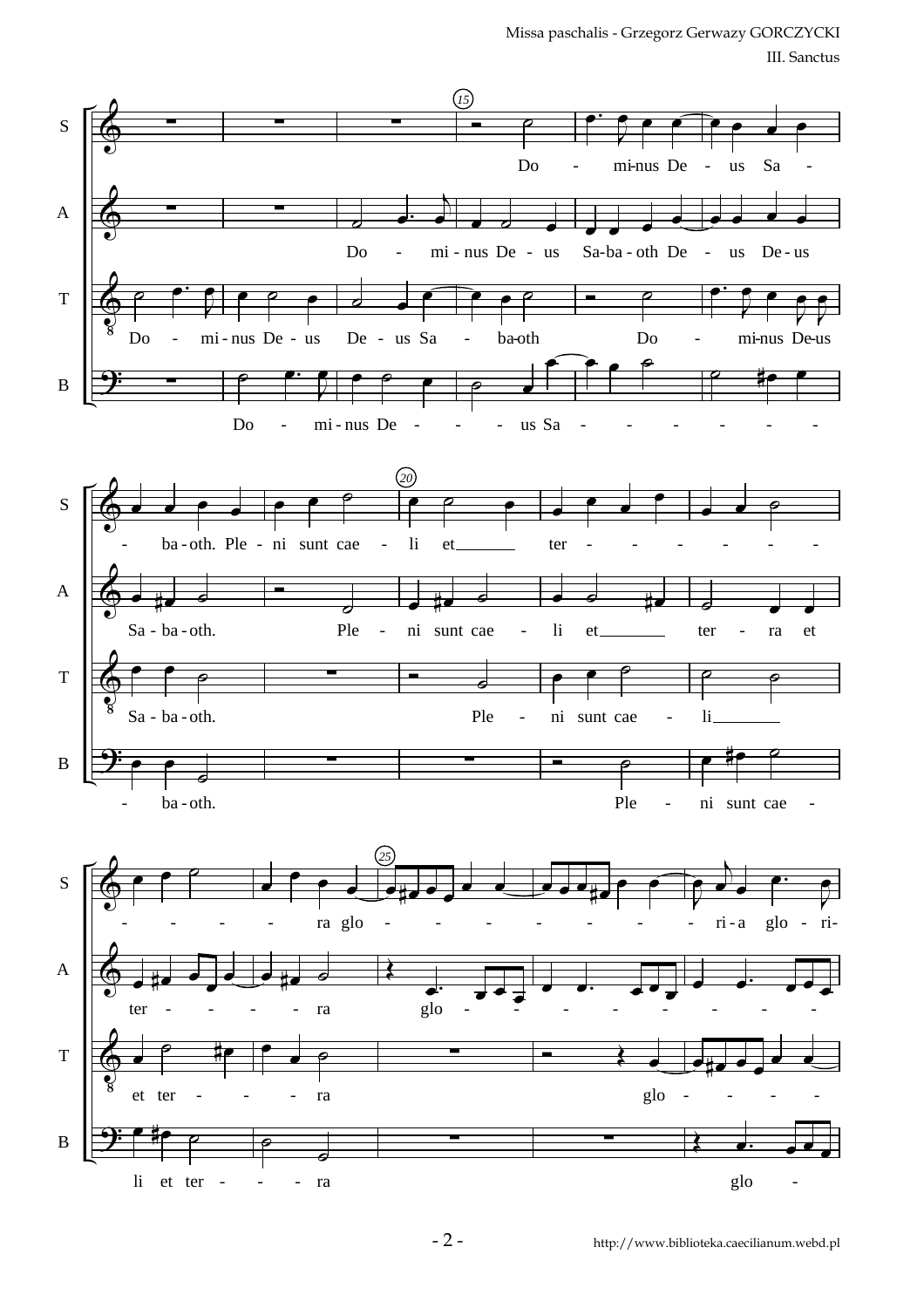Missa paschalis - Grzegorz Gerwazy GORCZYCKI III. Sanctus



in ex - sis - cel

- 3 -